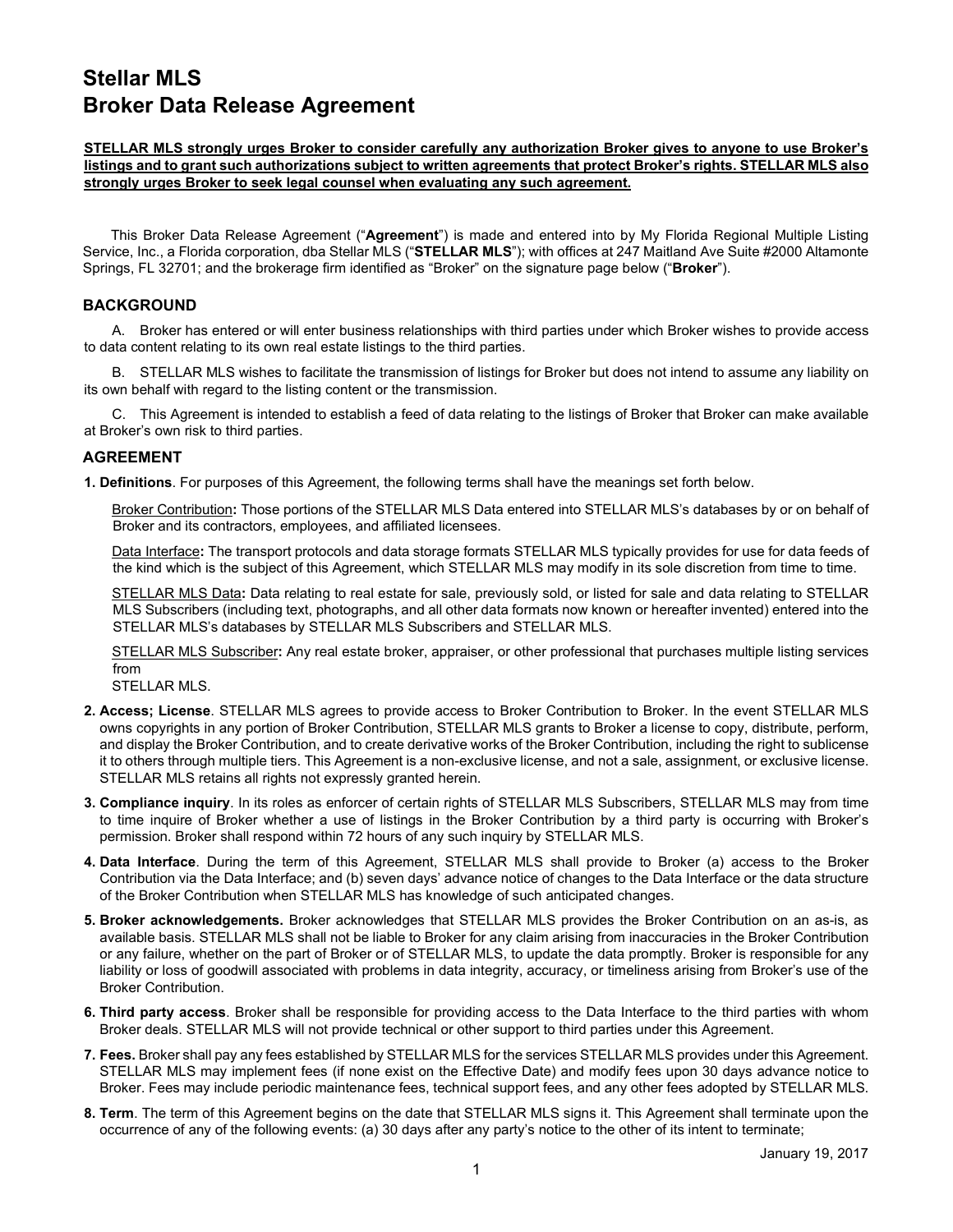(b) immediately upon termination of Broker's participatory rights in STELLAR MLS; (c) 10 days after STELLAR MLS's notice to Broker that Broker has breached this Agreement, provided the breach remains uncured.

**9. Limitation of liability/exclusion of warranties. IN NO EVENT SHALL STELLAR MLS BE LIABLE TO BROKER FOR ANY COSTS OR INDIRECT, SPECIAL, INCIDENTAL, CONSEQUENTIAL OR PUNITIVE DAMAGES OF ANY KIND WHATSOEVER ARISING FROM ANY BREACH OF THIS AGREEMENT, EVEN IF STELLAR MLS HAS BEEN ADVISED OF THE** 

**POSSIBILITY OF SUCH DAMAGES; BROKER'S SOLE REMEDIES AGAINST STELLAR MLS HEREUNDER SHALL BE TERMINATION OF THIS AGREEMENT AND DIRECT DAMAGES NOT IN EXCESS OF THE AMOUNTS BROKER HAS PAID TO STELLAR MLS HEREUNDER IN THE 12 MONTHS IMMEDIATELY PRECEDING THE FIRST EVENT GIVING RISE TO ANY CLAIM FOR BREACH. THIS PARAGRAPH SETS OUT BROKER'S EXCLUSIVE REMEDIES, AND UNDER NO CIRCUMSTANCES SHALL BROKER BE ENTITLED TO EQUITABLE REMEDIES. STELLAR MLS DISCLAIMS ALL REPRESENTATIONS AND WARRANTIES EXCEPT THOSE EXPRESSLY SET FORTH IN THIS AGREEMENT. WITHOUT LIMITING THE GENERALITY OF THE PREVIOUS SENTENCE, STELLAR MLS DISCLAIMS ANY WARRANTY OF NONINFRINGEMENT, MERCHANTABILITY, AND FITNESS FOR A PARTICULAR USE.**

- **10. Indemnification.** Broker shall indemnify and defend STELLAR MLS, its subsidiaries and affiliated companies, and all its respective employees, directors, agents, and authorized successors and assigns (the "Indemnified Parties"), against any and all losses, damages, and costs (including reasonable attorneys' fees) arising from each claim of any third party arising from the Broker Contribution or STELLAR MLS's distribution of the Broker Contribution under this Agreement. Broker shall (a) promptly notify Indemnified Parties in writing of any claim and give the Indemnified Parties the opportunity to defend or negotiate a settlement of any such claim at Broker's expense, and (b) cooperate fully with Indemnified Parties, at Broker's expense, in defending or settling any such claim. The Indemnified Parties shall be entitled to engage their own local counsel at Broker's expense.
- **11. Applicable law**. The laws of the State of Florida shall govern this Agreement and its interpretation. Any action to enforce or interpret this Agreement shall have venue in Orange County, Florida, and the parties hereby submit to personal jurisdiction in that venue.
- **12. Survival of obligations**. Paragraphs 9 through 17 shall survive termination or expiration of this Agreement.
- **13. Attorney's fees**. If STELLAR MLS prevails in any action to enforce or interpret this Agreement or any provision hereof, it shall be entitled to its reasonable attorney's fees and costs for such legal action.
- **14. Notice.** All notices to be given under this Agreement shall be mailed, sent via facsimile transmission, or electronically mailed to the parties at their respective addresses set forth herein or such other address of which any party may advise the others in writing during the term of this Agreement; and shall be effective the earlier of the date of receipt or three days after mailing or other transmission.
- **15. No Waiver**. No waiver or modification of this Agreement or any of its terms is valid or enforceable unless reduced to writing and signed by the party who is alleged to have waived its rights or to have agreed to a modification.
- **16. Relationship of the Parties**. The relationship of STELLAR MLS to Broker is that of independent contractor. No party shall be deemed to be the agent, partner, joint venturer, franchisor or franchisee, or employee of STELLAR MLS or have any authority to make any agreements or representations on the behalf of STELLAR MLS. Each party shall be solely responsible for the payment of compensation, insurance, and taxes of its own employees.
- **17. Entire Agreement; Amendment**. This Agreement contains the full and complete understanding of the parties regarding the subject matter of this Agreement and supersedes all prior representations and understandings, whether oral or written, relating to the same subject matter. STELLAR MLS may amend this Agreement by giving notice to Broker of proposed amendments; if Broker continues using the services described herein 30 days after the date of the notice, Broker shall be deemed to have assented to the proposed amendments.

[The remainder of this page is intentionally left blank except for the running page footer.]